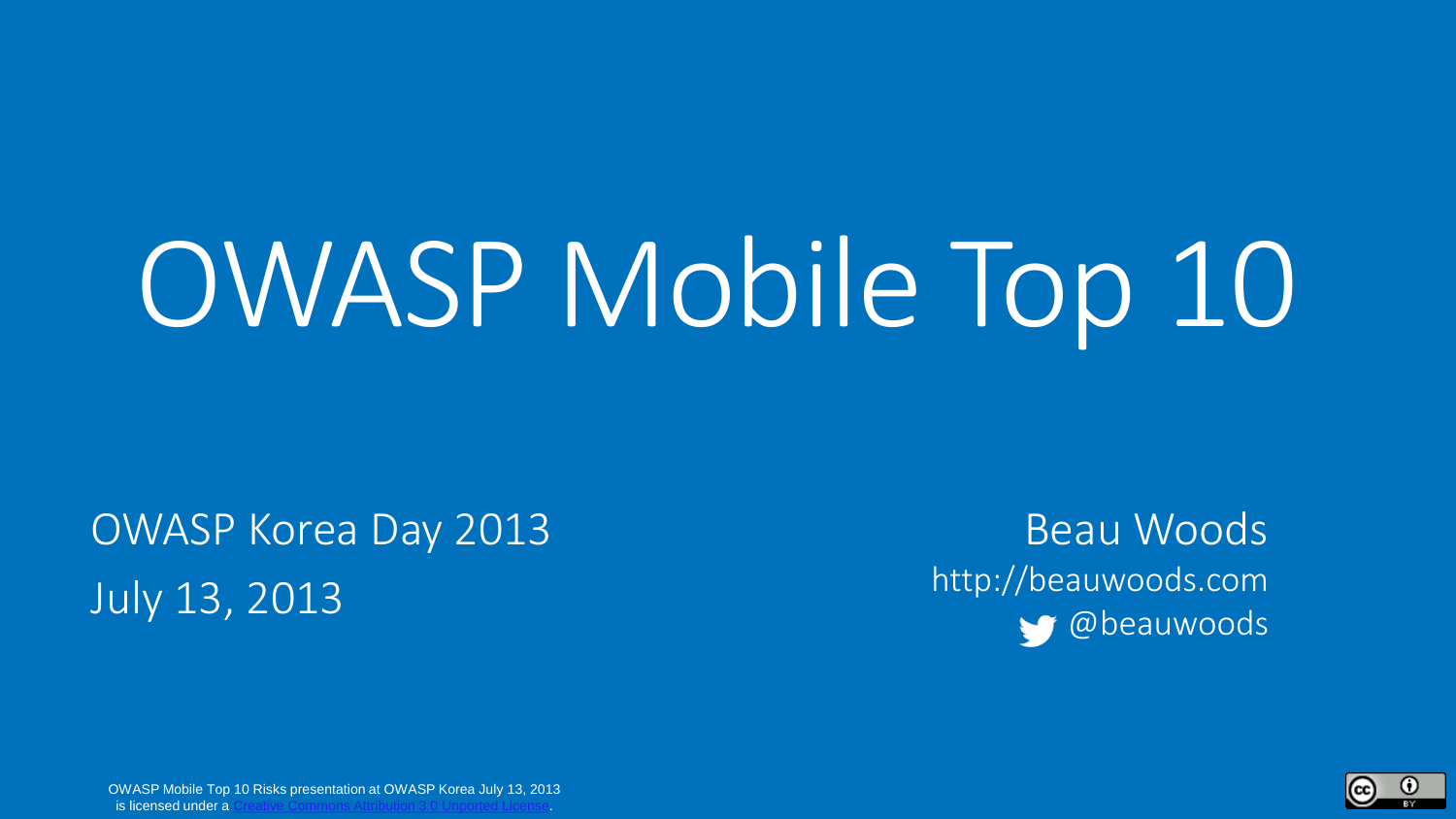### About Me

35 yo American In S. Korea since February 17 years in IT & Information Security Recovering Technologist

Mobile App Disclosures



Mobile Security Project Atlanta Chapter

Passionate about travel, security…and Korean food



2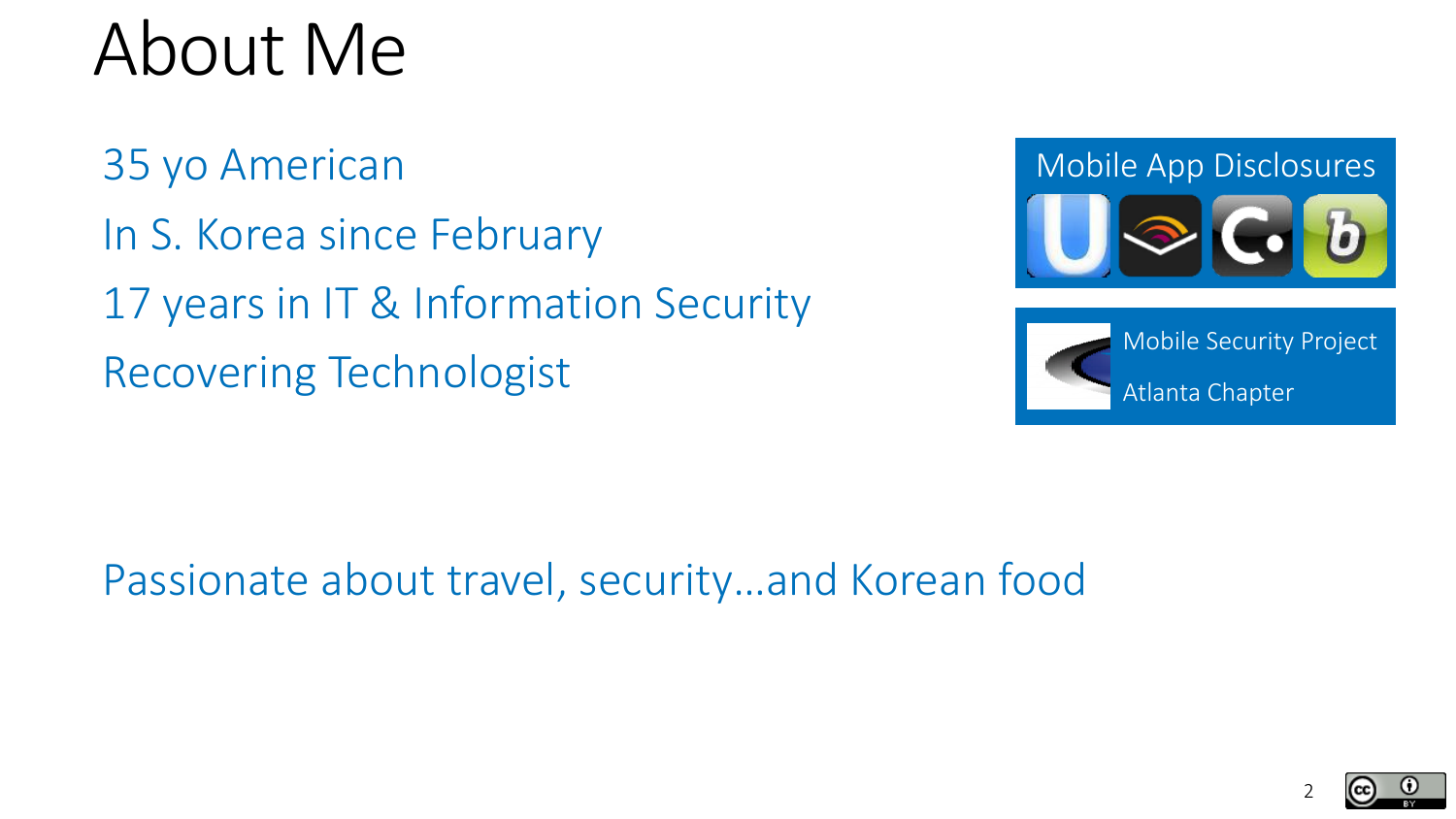There are two types of people who have no questions. Those who know nothing and those who know everything. -Korean Proverb

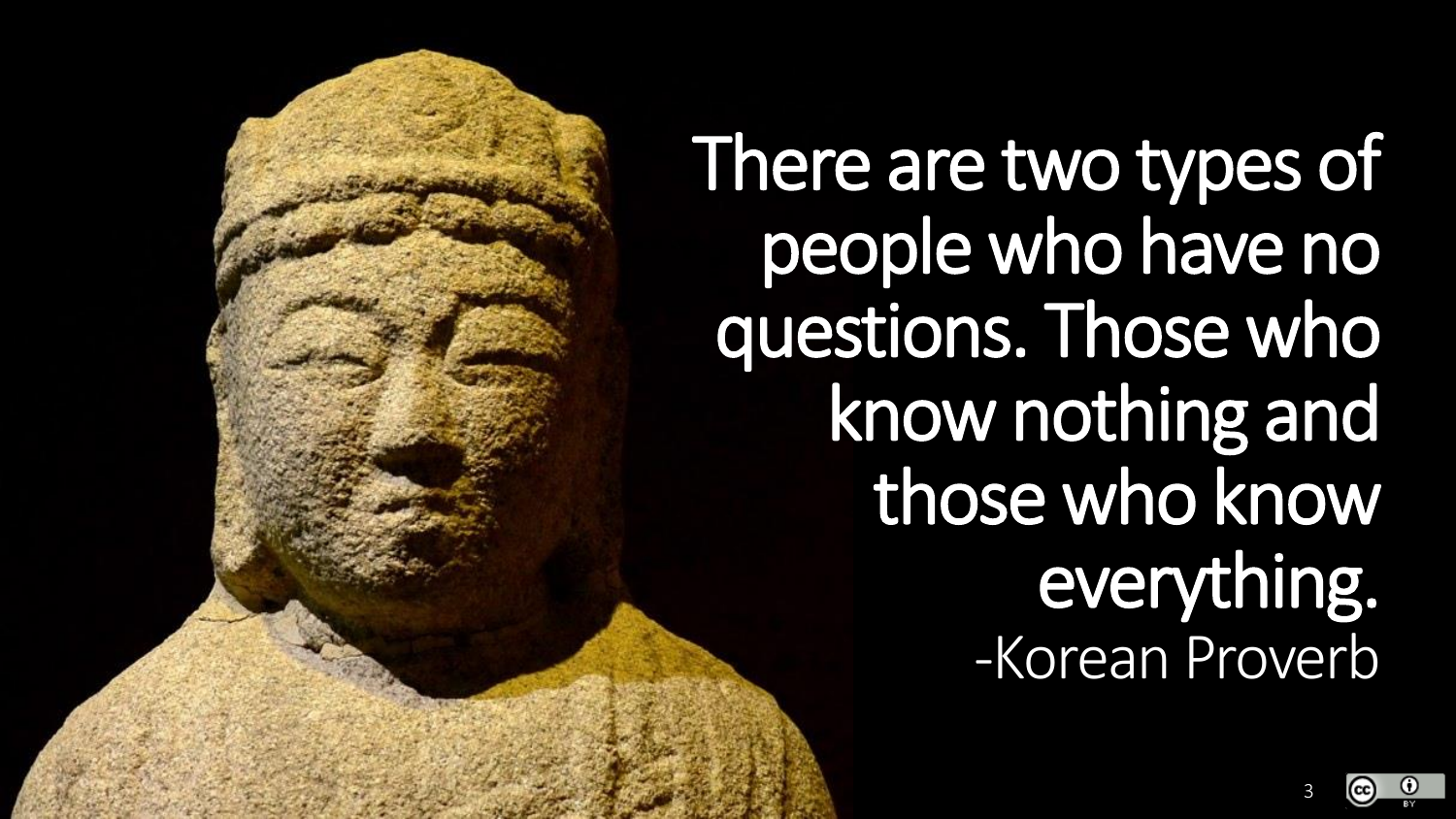### Mobile Elements



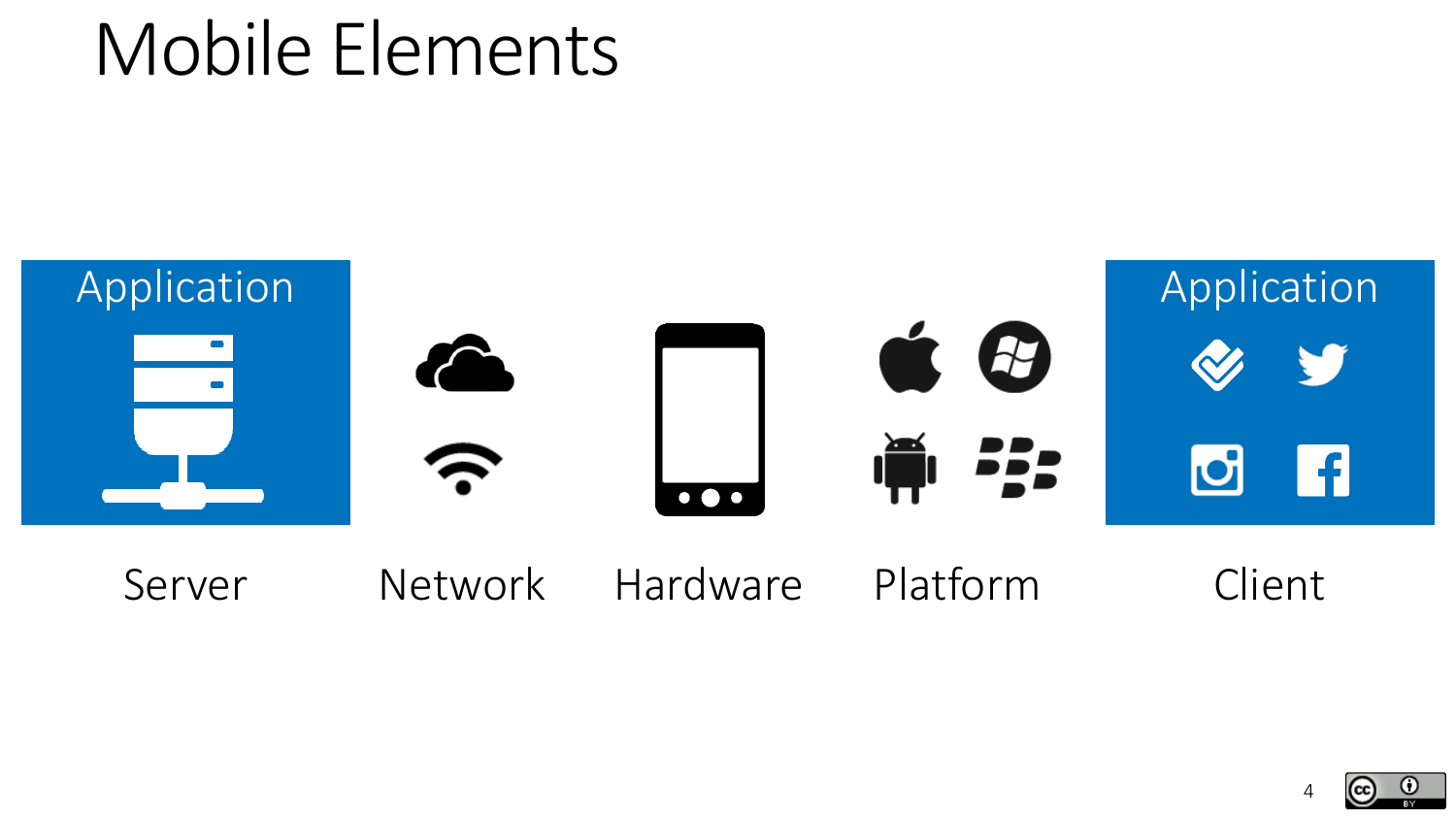### Mobile Considerations

Mobile **Devices** 

#### Use models **Capabilities**

Communications Limited resources Highly variable

Hardware Extensive RF & SSD Highly variable Not upgradable

Platform Highly variable Limited options Variable security

Traditional **Devices**  Use models Frequently off **Disconnected** 

Location-bound

Always on

**Omnipresent** 

Always connected

**Capabilities** 

Many resources Robust platform Well documented Hardware Limited RF & HDD Highly variable Highly upgradable Platform

Standardized Well understood Robust security



5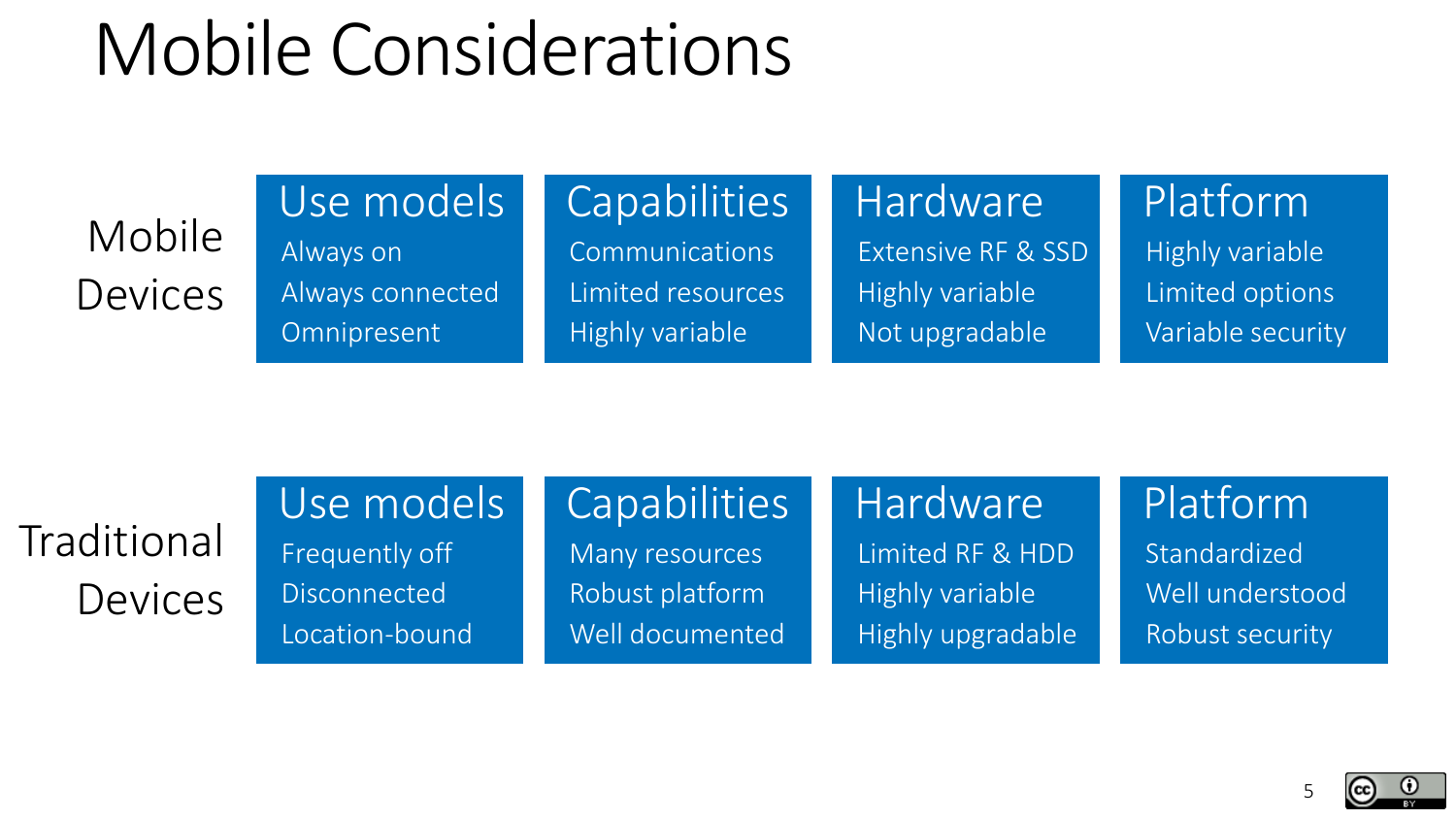### OWASP Mobile Top 10 Risks

M1 Insecure Data Storage M2 Weak Server Side Controls M3 Insufficient Transport Layer Protection M4 Client Side Injection M5 Poor Authorization and Authentication M6 Improper Session Handling M7 Security Decisions via Untrusted Inputs M8 Side Channel Data Leakage M9 Broken Cryptography M10 Sensitive Information Disclosure

#### Alpha Documentation

Mobile Security Project Top 10 Risks Top 10 Controls Threat Model Testing Guide Tools Secure Development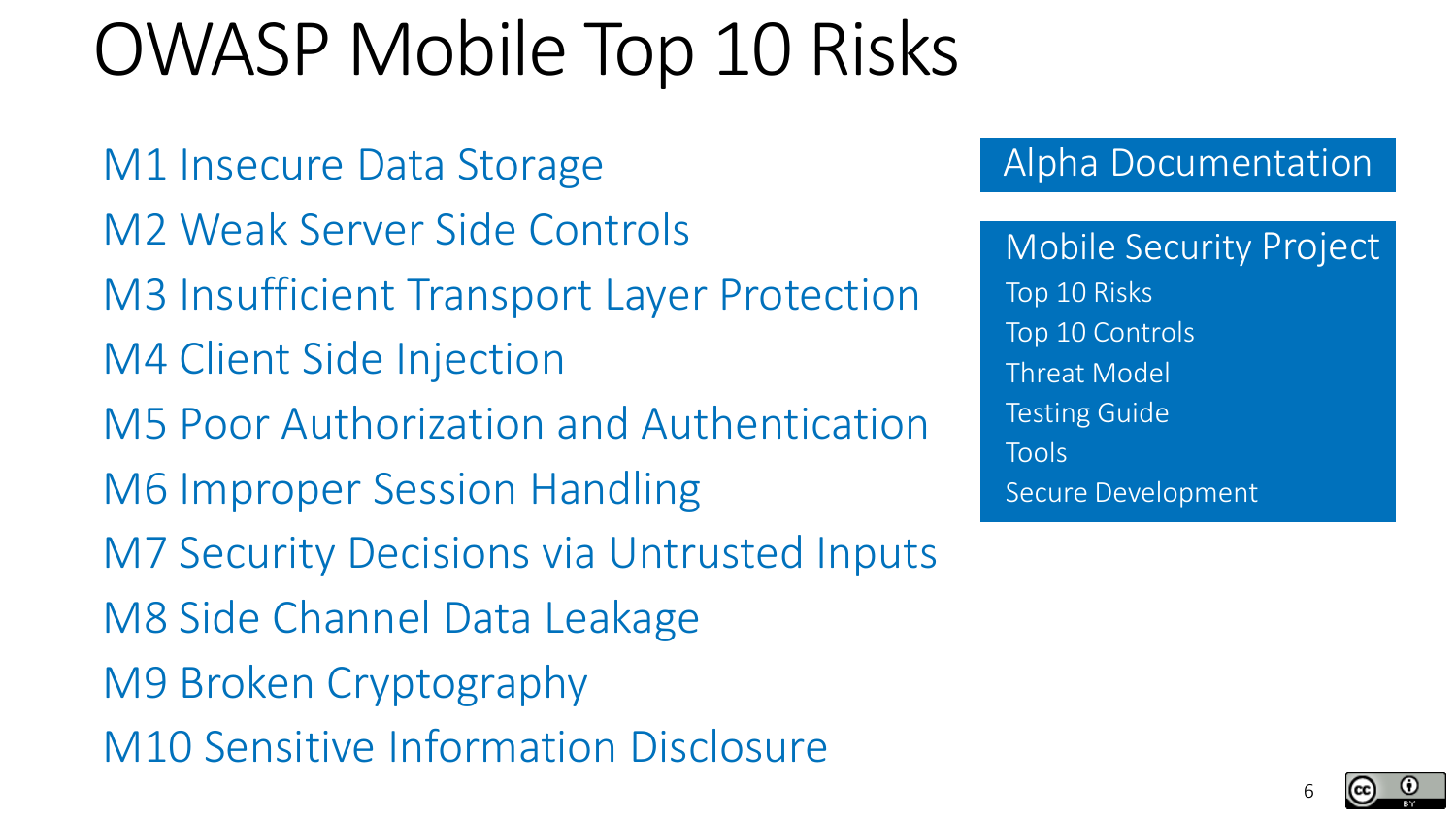### M1 Insecure Data Storage

Sensitive data Authentication data Regulated information Business-specific information Private information



#### Recommendations

Business must define, classify, assign owner & set requirements Acquire, transmit, use and store as little sensitive data as possible Inform and confirm data definition, collection, use & handling

#### **Protections**

- 1. Reduce use and storage
- 2. Encrypt or hash
- 3. Platform-specific secure storage with restricted permissions

Mobile **Controls** 1, 2 & 7

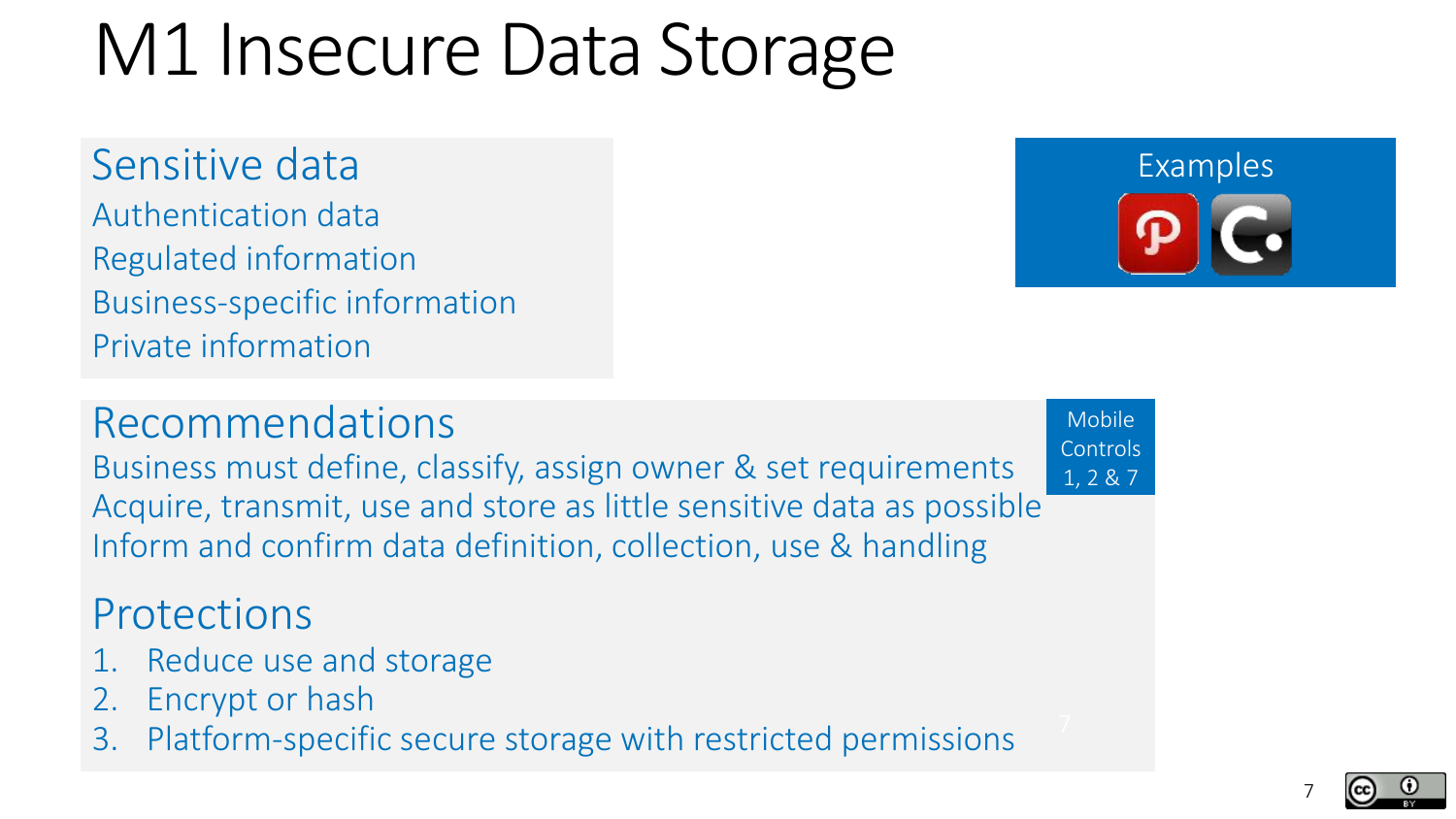### M2 Weak Server Side Controls



Recommendations

Mobile **Controls** 5 & 6

Always validate input Don't trust the client Harden mobile app servers & services Beware information disclosure Understand host & network controls Perform integrity checking regularly

OWASP Top 10 Web Application Risks 2013 A1 Injection A2 Broken Authentication and Session Management A3 Cross-Site Scripting (XSS) A4 Insecure Direct Object References A5 Security Misconfiguration A6 Sensitive Data Exposure A7 Missing Function Level Access Control A8 Cross-Site Request Forgery (CSRF) A9 Using Components with Known Vulnerabilities A10 Unvalidated Redirects and Forwards

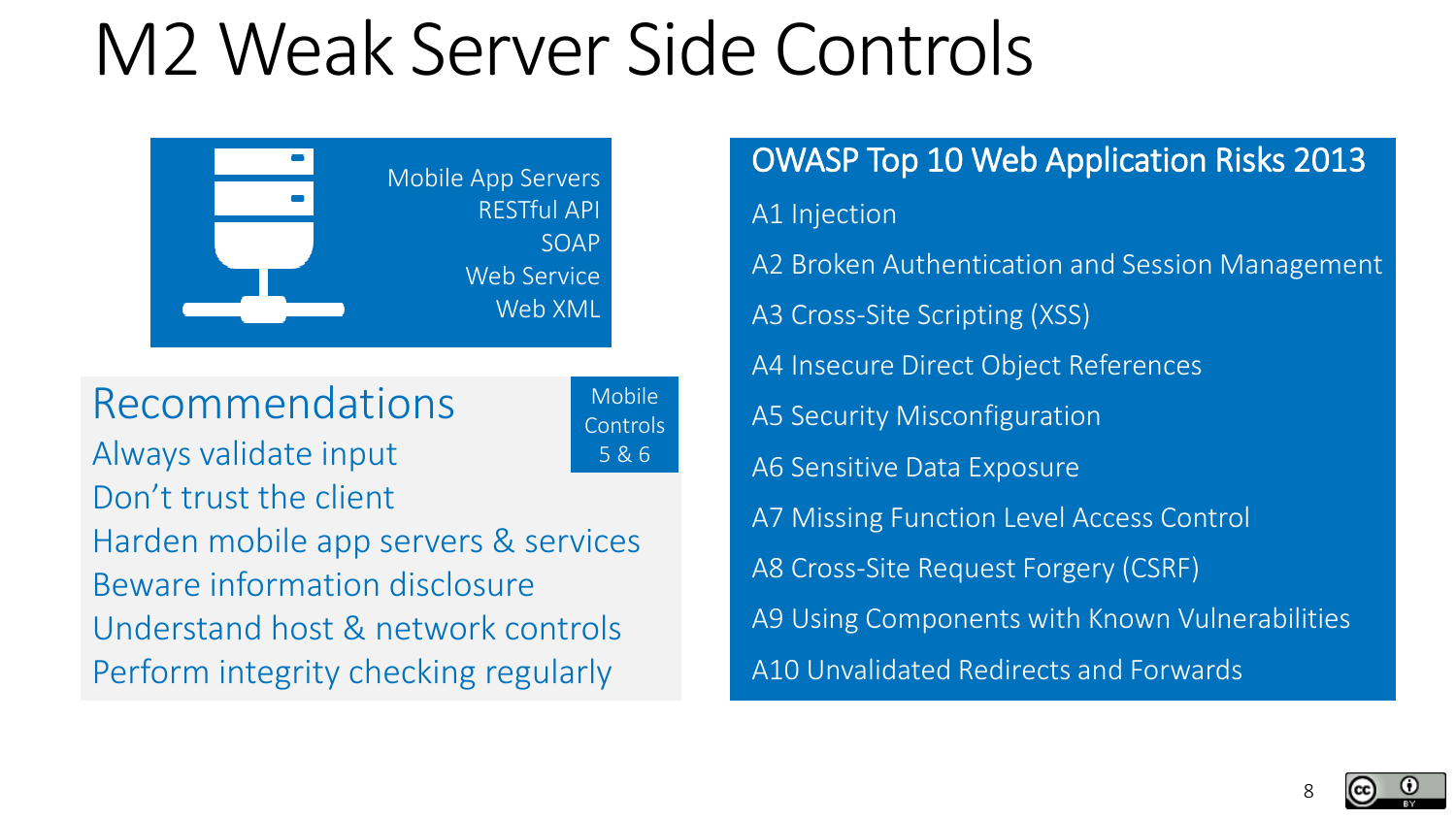## M3 Insufficient Transport Layer Protection

Expose authentication data Disclosure other sensitive information Injection Data tampering

#### Recommendations

Use platform-provided cryptographic libraries Force strong methods & valid certificates Test for certificate errors & warnings Use pre-defined certificates, as appropriate Encrypt sensitive information before sending All transport, including RFID, NFC, Bluetooth Wifi, Carrier Avoid HTTP GET method

Mobile Controls 3



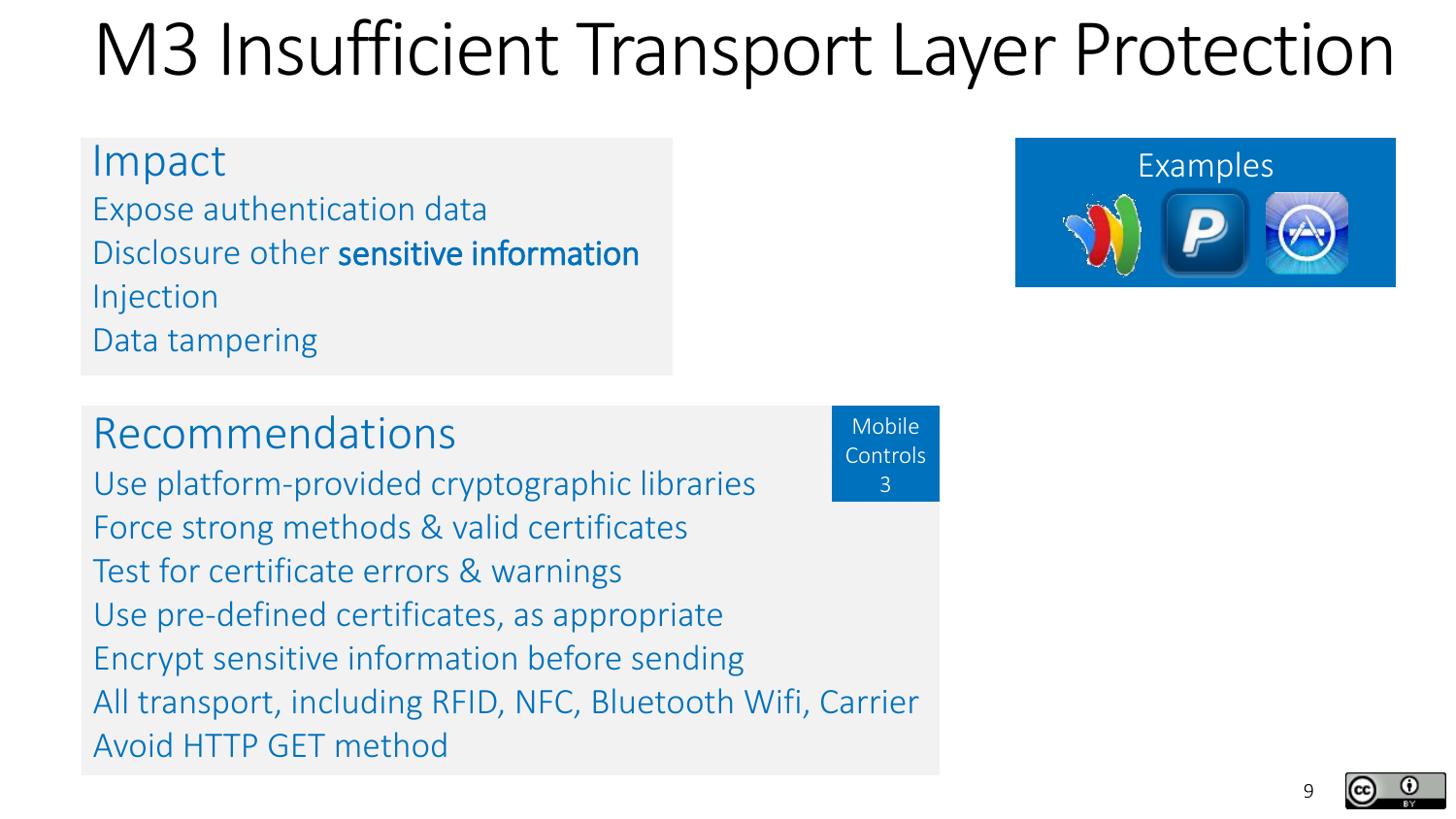### M4 Client Side Injection

#### Impact

App or device compromise

Abuse resources or services (SMS, phone, payments, online banking) Extract or inject data Man-in-the-Browser (MITB)

Recommendations Always validate input Don't trust the server Harden mobile app clients Beware information disclosure Perform integrity checking regularly

Mobile **Controls** 9

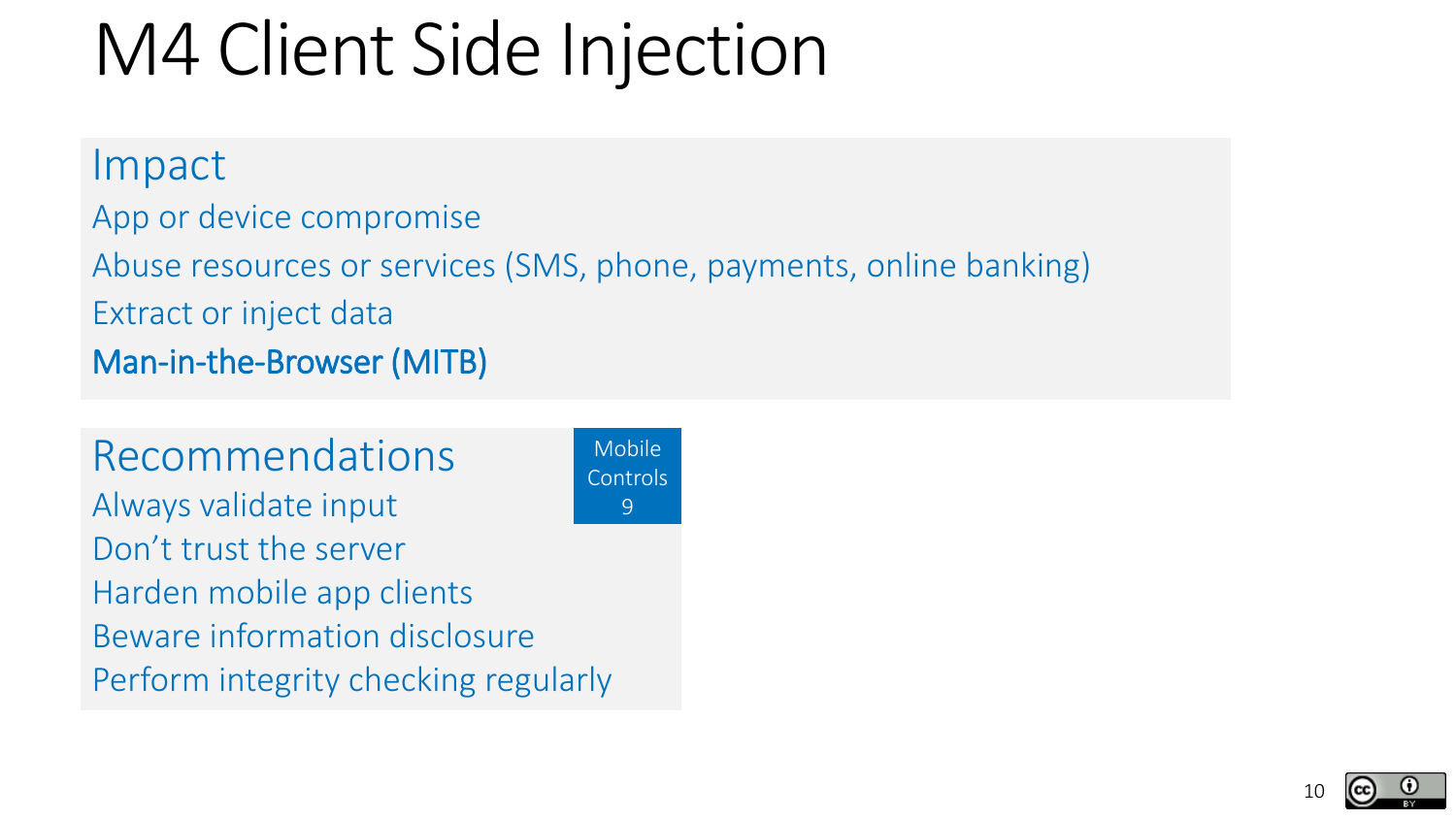### M5 Poor Authorization and Authentication

#### Impacts Examples Account takeover Confidentiality breach Fraudulent transactions

#### Recommendations

Use appropriate methods for the risk Use unique identifiers as additional (not primary) factors Differentiate between client vs. server authentication Ensure out-of-band methods are truly OOB (this is hard) Hardware-independent identifiers



Most common methods Account name Password Oauth HTTP Cookies Stored passwords Unique tokens

Mobile **Controls** 4

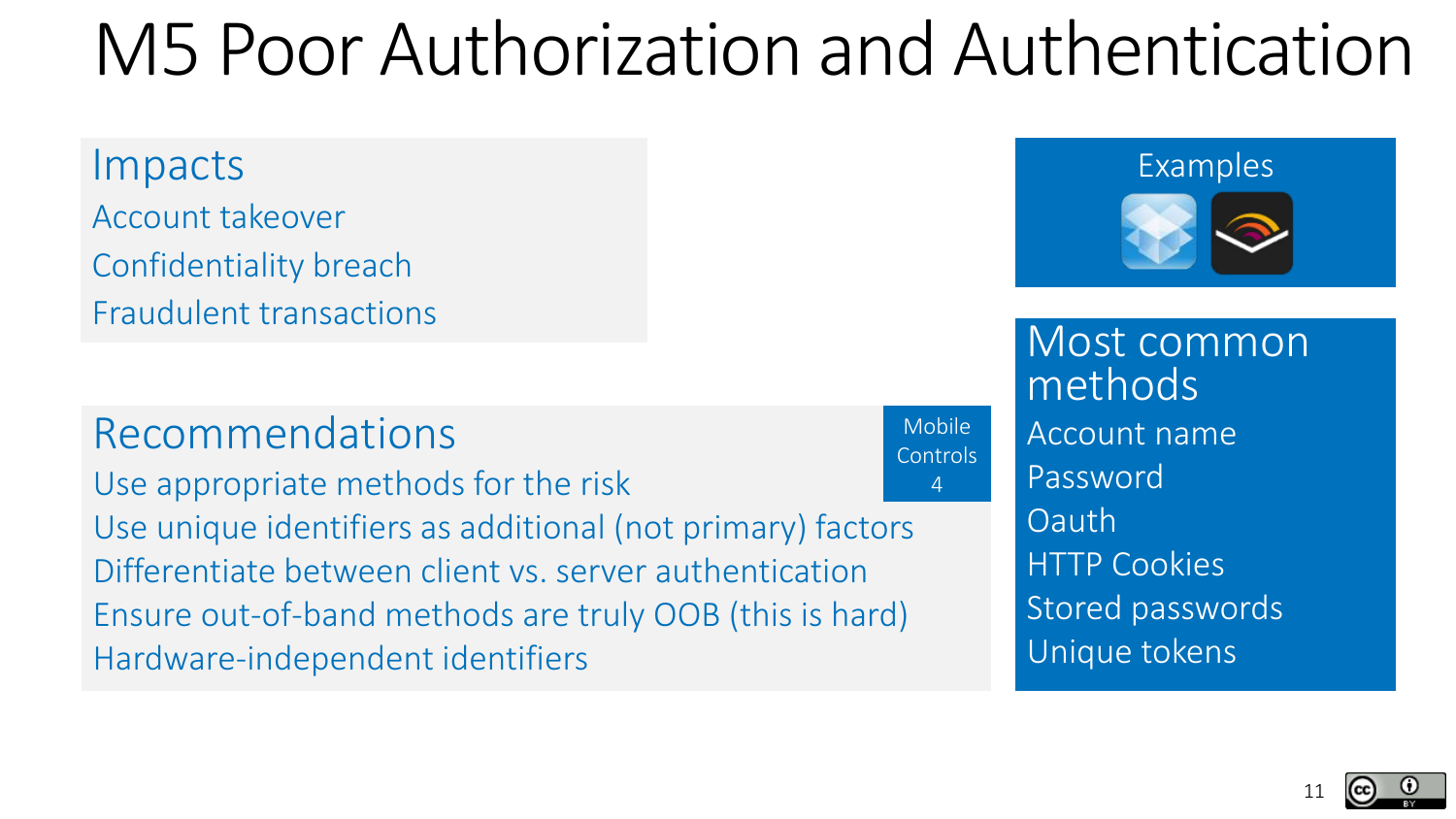### M6 Improper Session Handling

Impacts Account takeover Confidentiality breach Fraudulent transactions

#### Recommendations

Allow revocation of device/password Use strong tokens and generation methods Consider appropriate session length (longer than web) Reauthenticate periodically or after focus change Store and transmit session tokens securely Controls Most common methods Oauth HTTP Cookies Stored passwords Unique tokens

Mobile

4

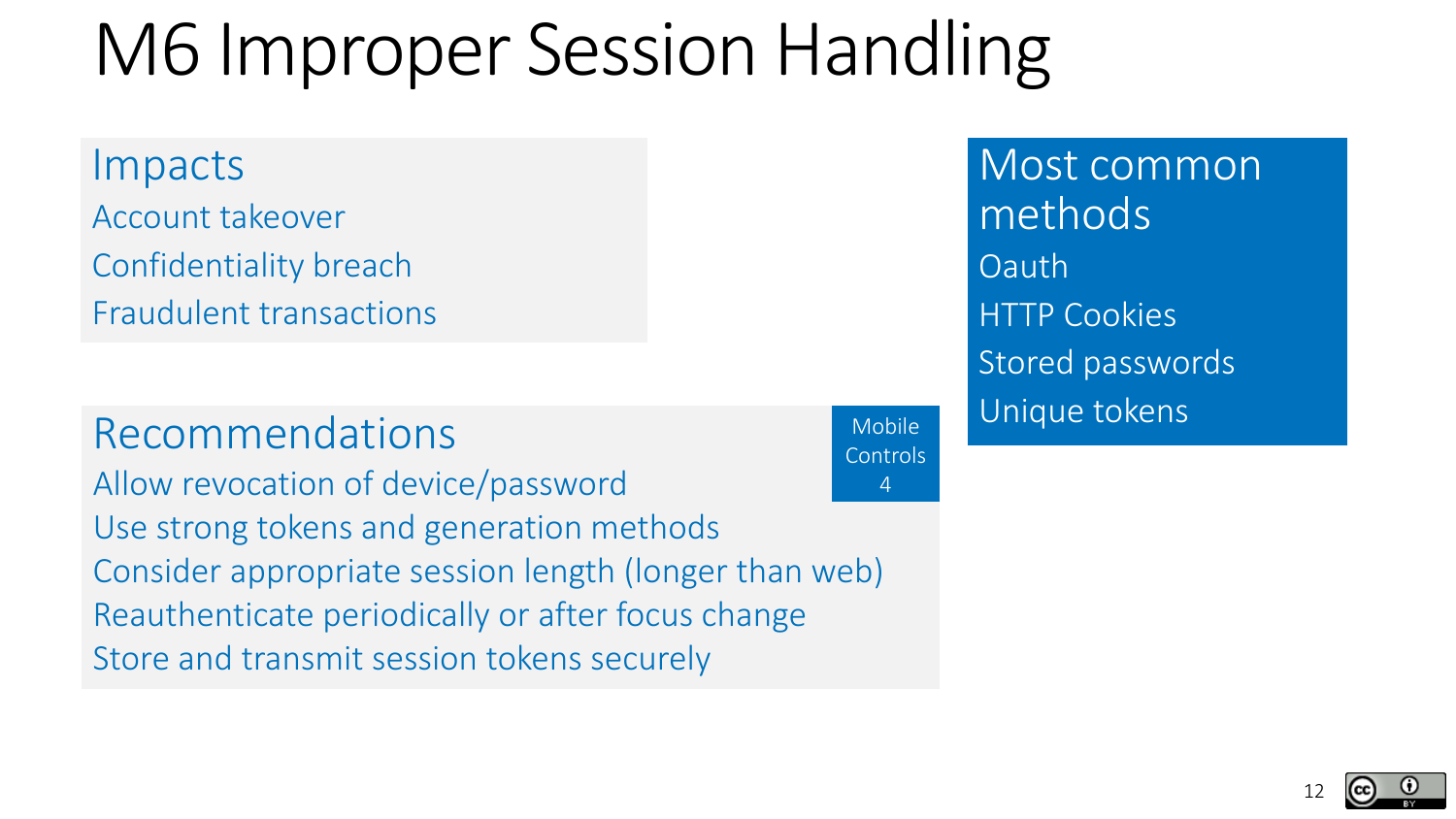### M7 Security Decisions via Untrusted Inputs

**Description** Reliance on files, settings, network resources or other inputs which may be modified.

Recommendations Validate settings and files with checksums Validate all inputs Encrypt communications Ensure trusted data sources

Examples DNS settings **Cookies** Configuration files Network injection Mobile malware URL calls

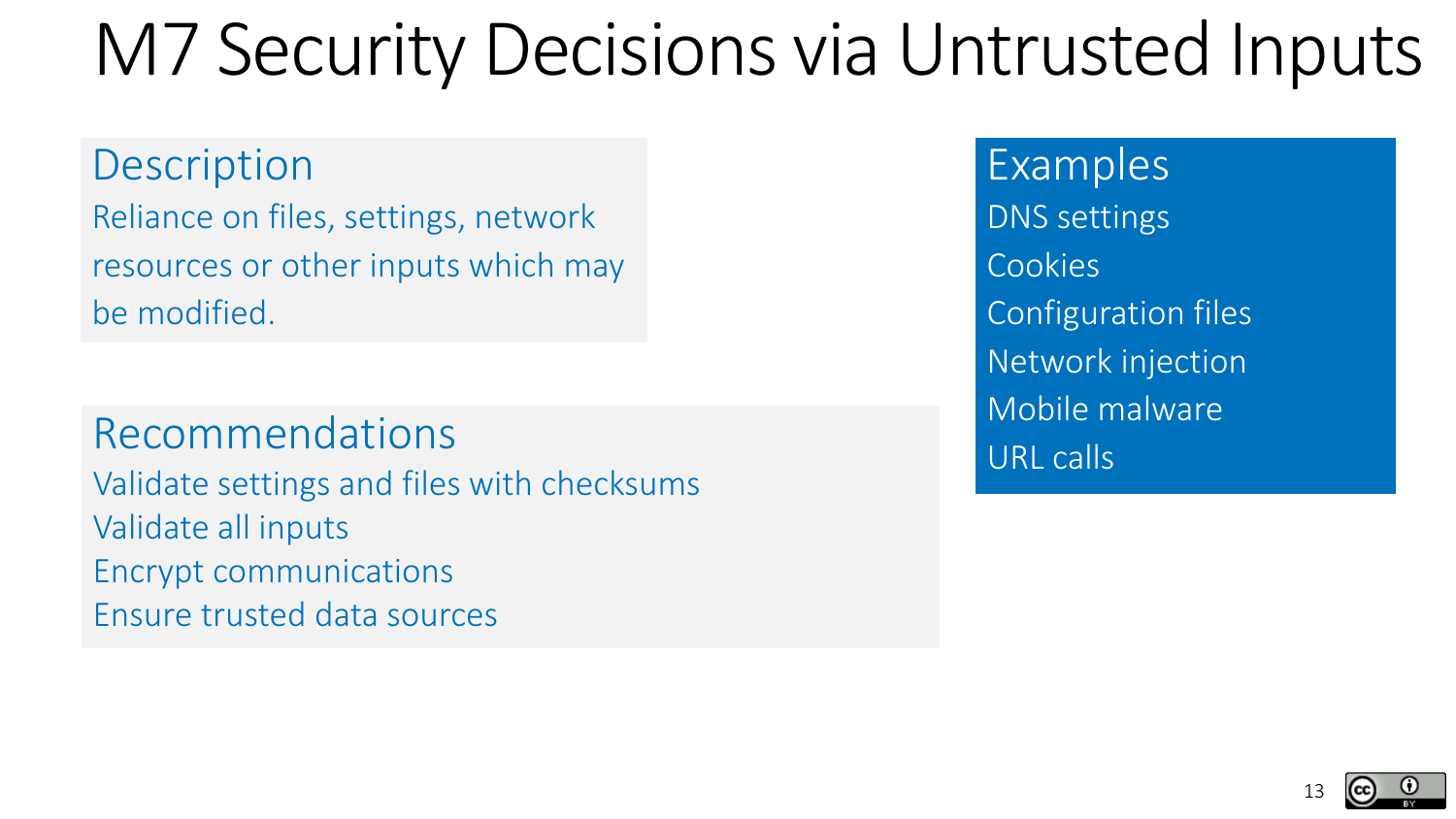### M8 Side Channel Data Leakage

#### Side channel data

**Caches** 

Keystroke logging (by platform) Screenshots (by platform) Logs

Recommendations Consider server-side leakage Reduce client-side logging Consider mobile-specific private information Consider platform-specific data capture features Securely cache data (consider SSD limitations)

Mobile Controls 1, 2, 3, 6 & 7



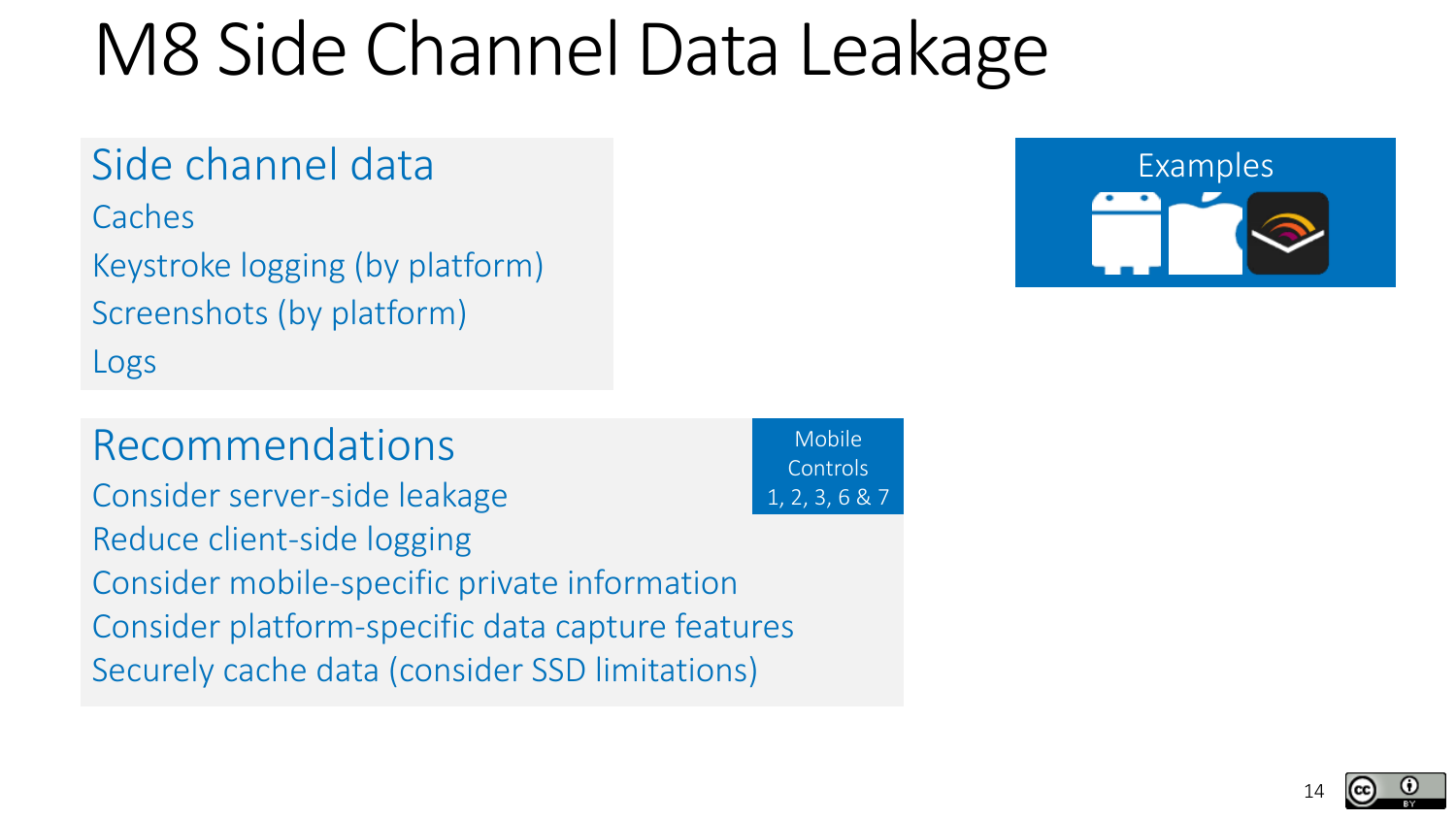## M9 Broken Cryptography

…is not encoding …is not obfuscation …is not serialization …is best left to the experts

Cryptography "The only way to tell good Examples *cryptography from bad cryptography is to have it examined by experts."* -Bruce Schneier



Recommendations

Use only well-vetted cryptographic libraries Understand one-way vs. two-way encryption Use only well-vetted cryptographic libraries (not a typo) Use only platform-provided cryptographic storage Use only well-vetted cryptographic libraries (still not a typo) Protect cryptographic keys fanatically Use only well-vetted cryptographic libraries (seriously - always do this)

Mobile Controls 1, 2 & 3



15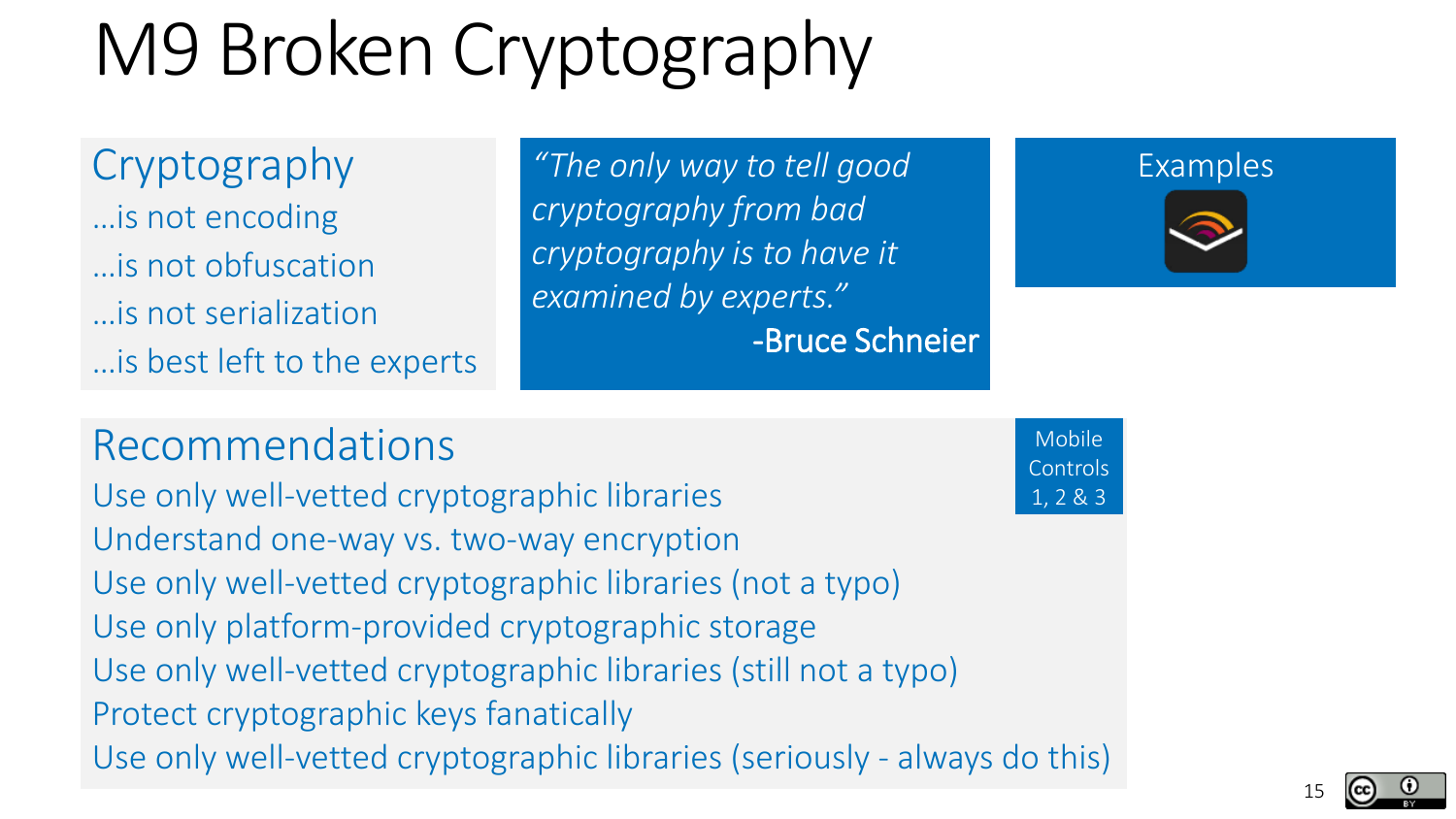### M10 Sensitive Information Disclosure

### Side application data

- API or encryption keys
- Passwords
- Sensitive business logic
- Internal company information
- Debugging or maintenance information

#### Recommendations

Store sensitive application data server-side Avoid hardcoding information in the application Use platform-specific secure storage areas

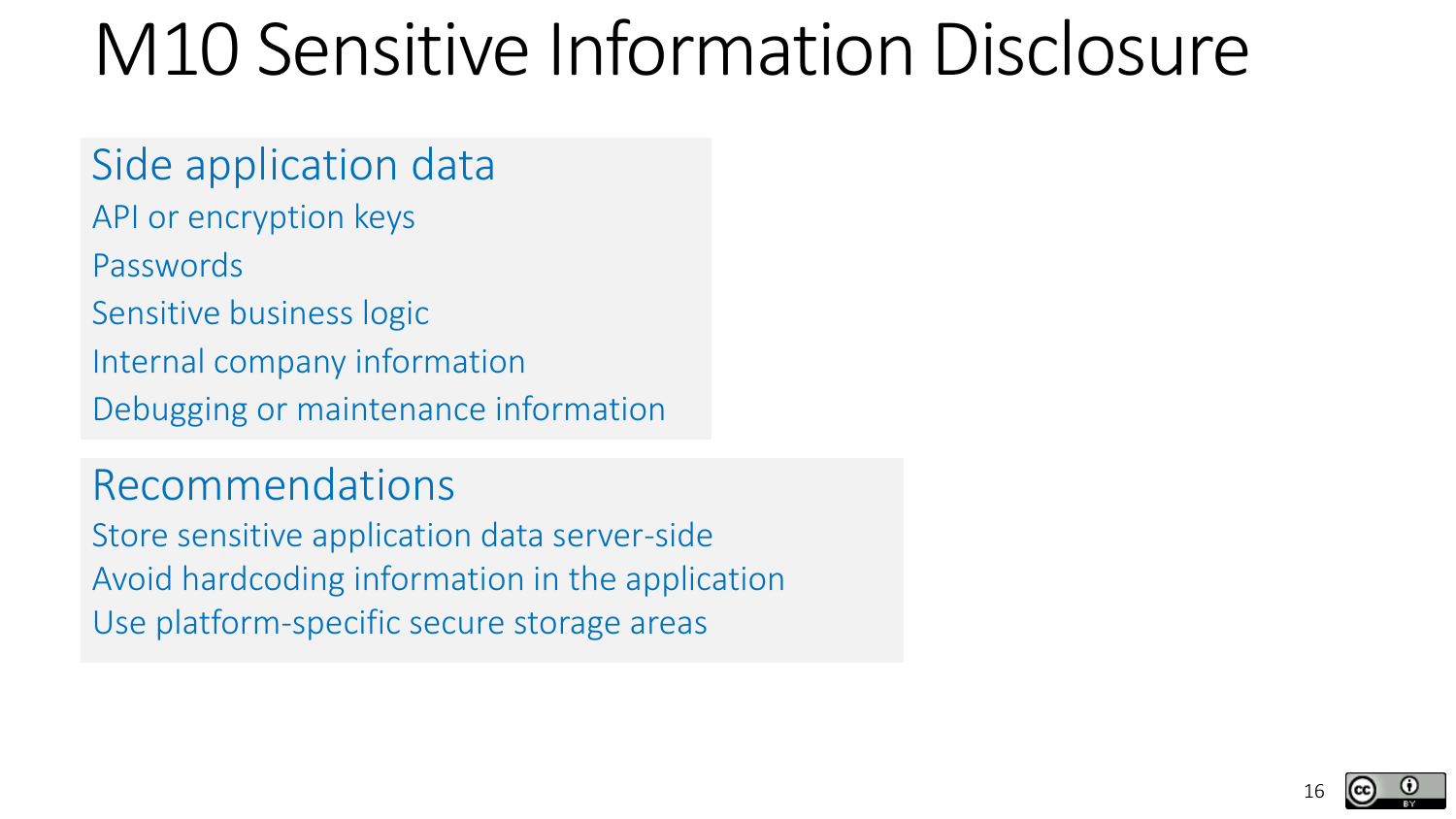



#### M1 Insecure Data Storage

• Account number & passcode stored in flat text file

#### Risks & mitigating factors

- Passcode not used for other systems
- App contained and accessed sensitive and private information

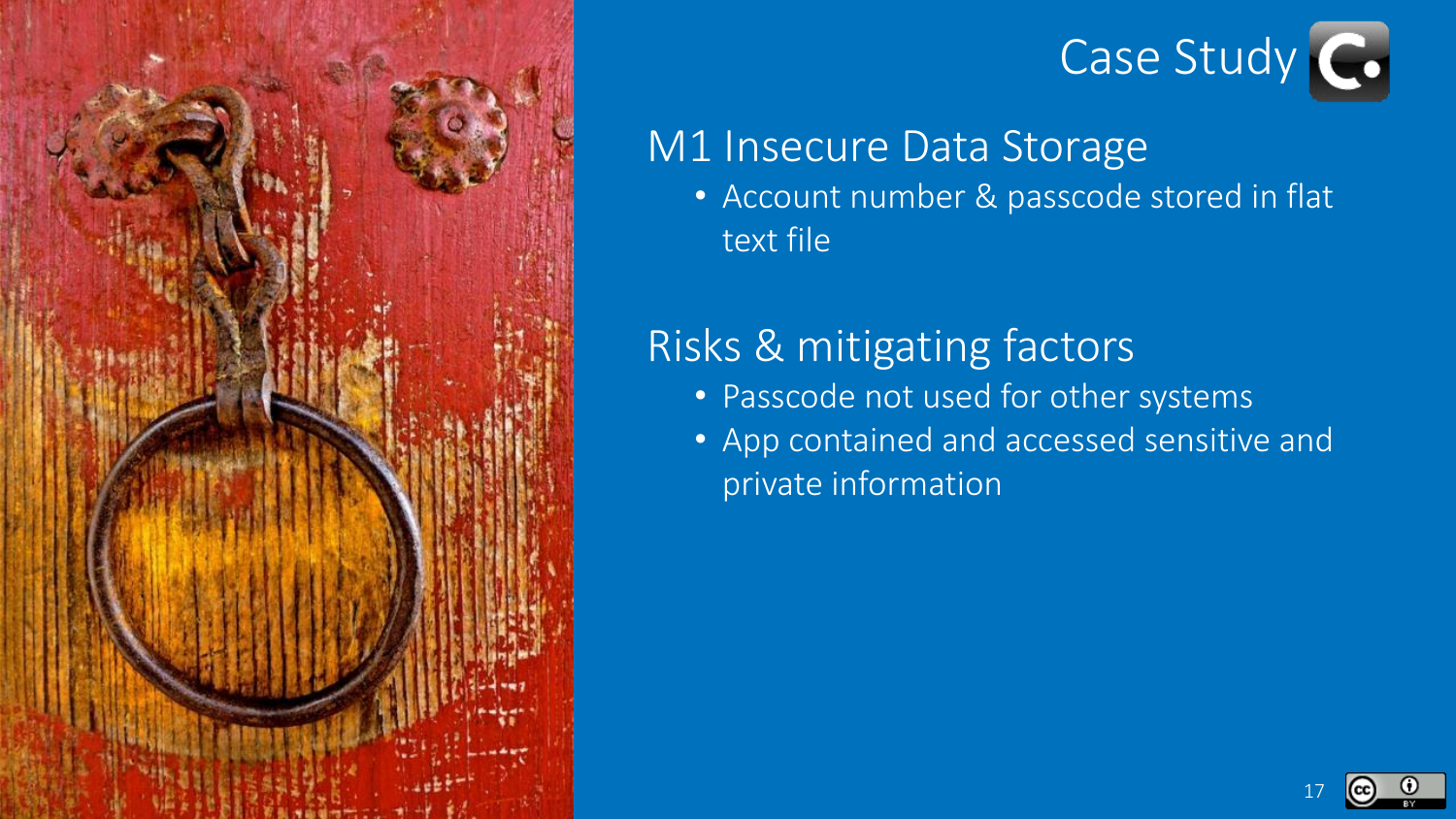

## Case Study

#### M5 Poor Authorization & Authentication

- Account name and password in plain text
- Used HTTP GET method (logged to server)

M8 Side Channel Data Leakage

• Logged password to client and server

M9 Broken Cryptography

• First attempt to fix issue obfuscated password

### Risks & mitigating factors

- Same password used for web application
- Password reuse likely
- Stored password securely

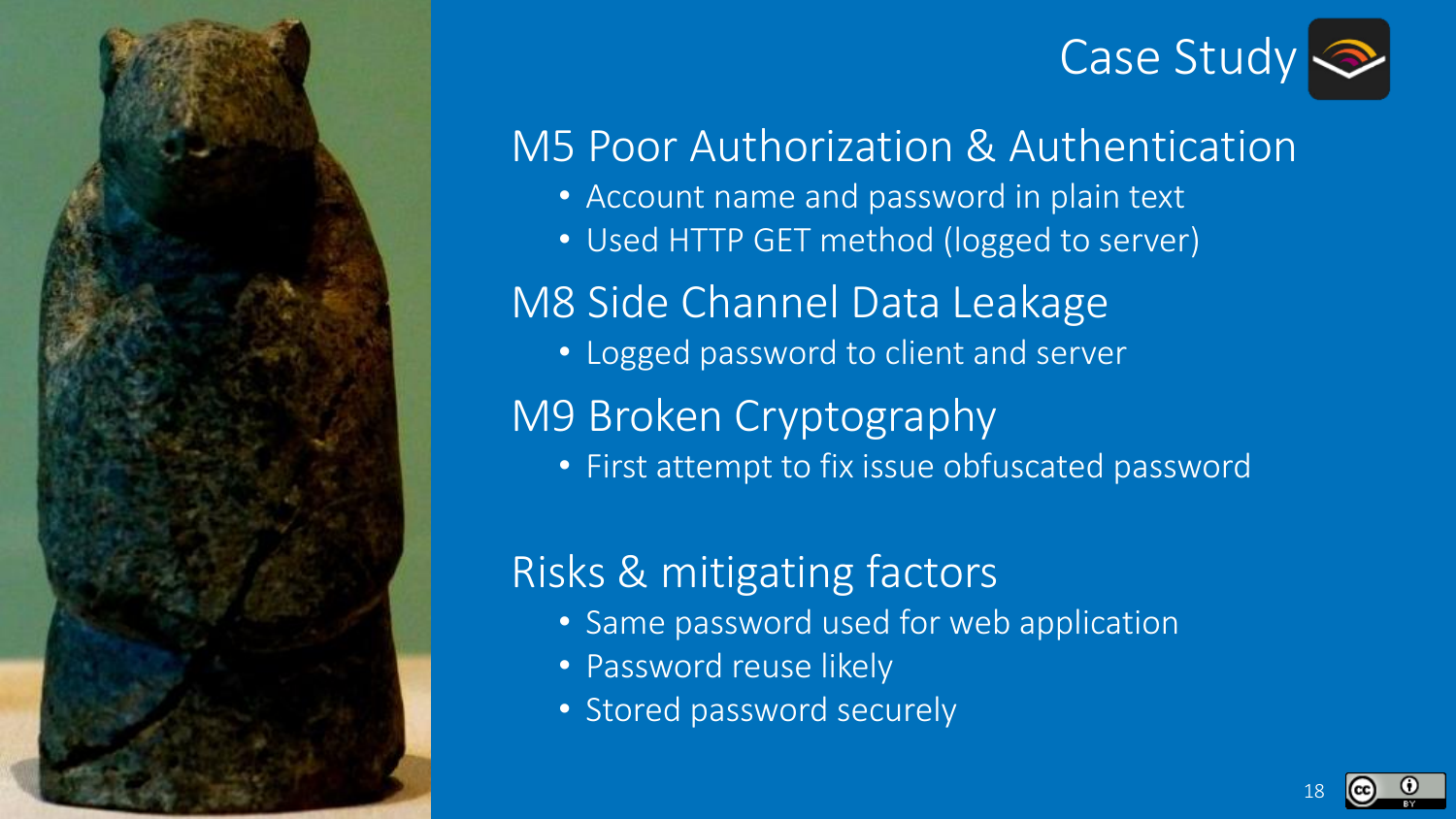



### M1 Insecure Data Storage

• Account number & password stored in flat text file

### Risks & mitigating factors

- App contained and accessed private information
- Password reuse likely
- App used by Arab Spring protests

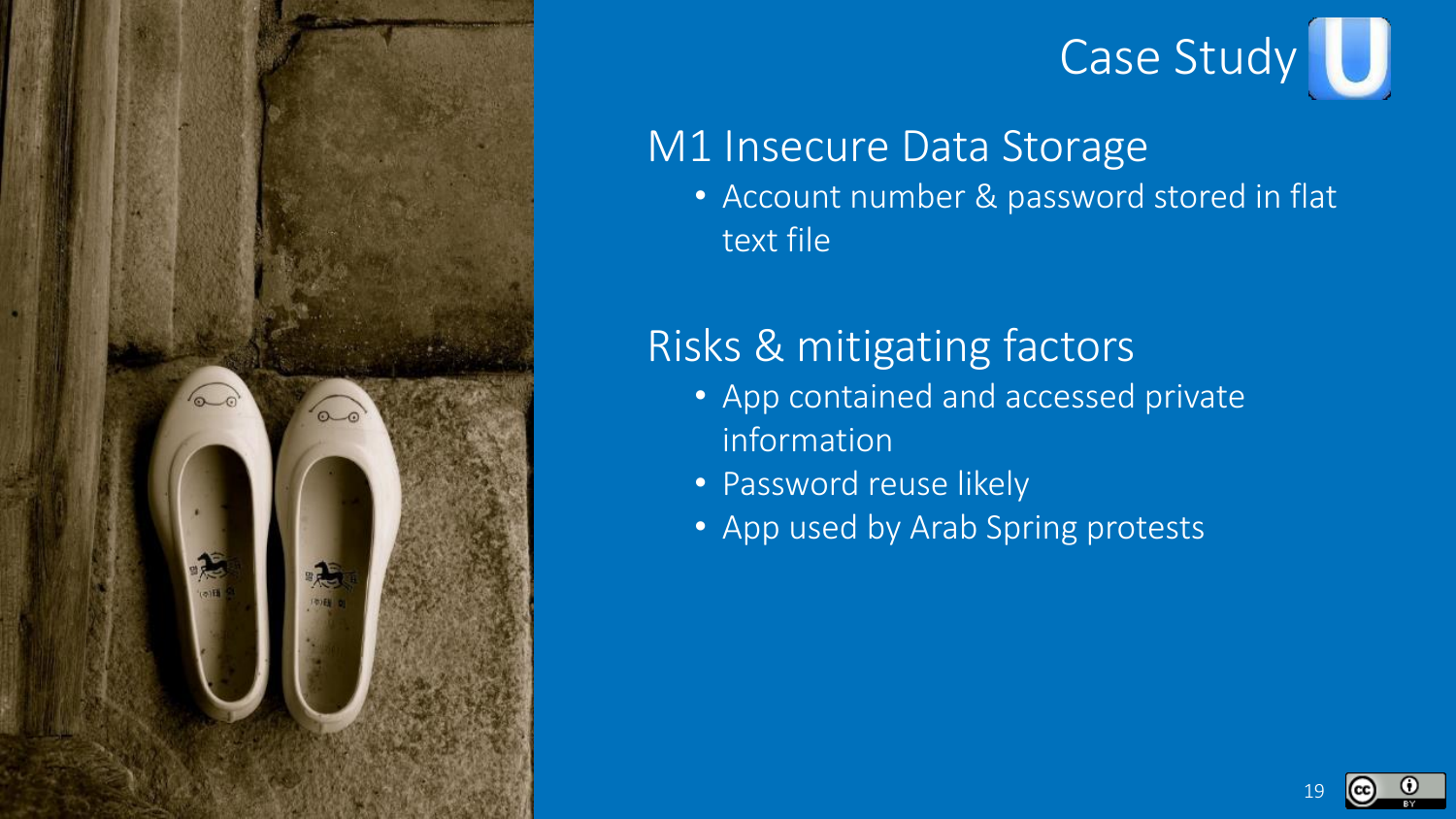

#### DIY Vulnerability Discovery

- Explore files on mobile devices and backups
- Search for passwords
- Sniff network connections
- Downgrade SSL

#### OWASP Resources

- WebScarab
- GoatDroid
- iGoat
- MobiSec
- iMas
- Mobile Testing Guide